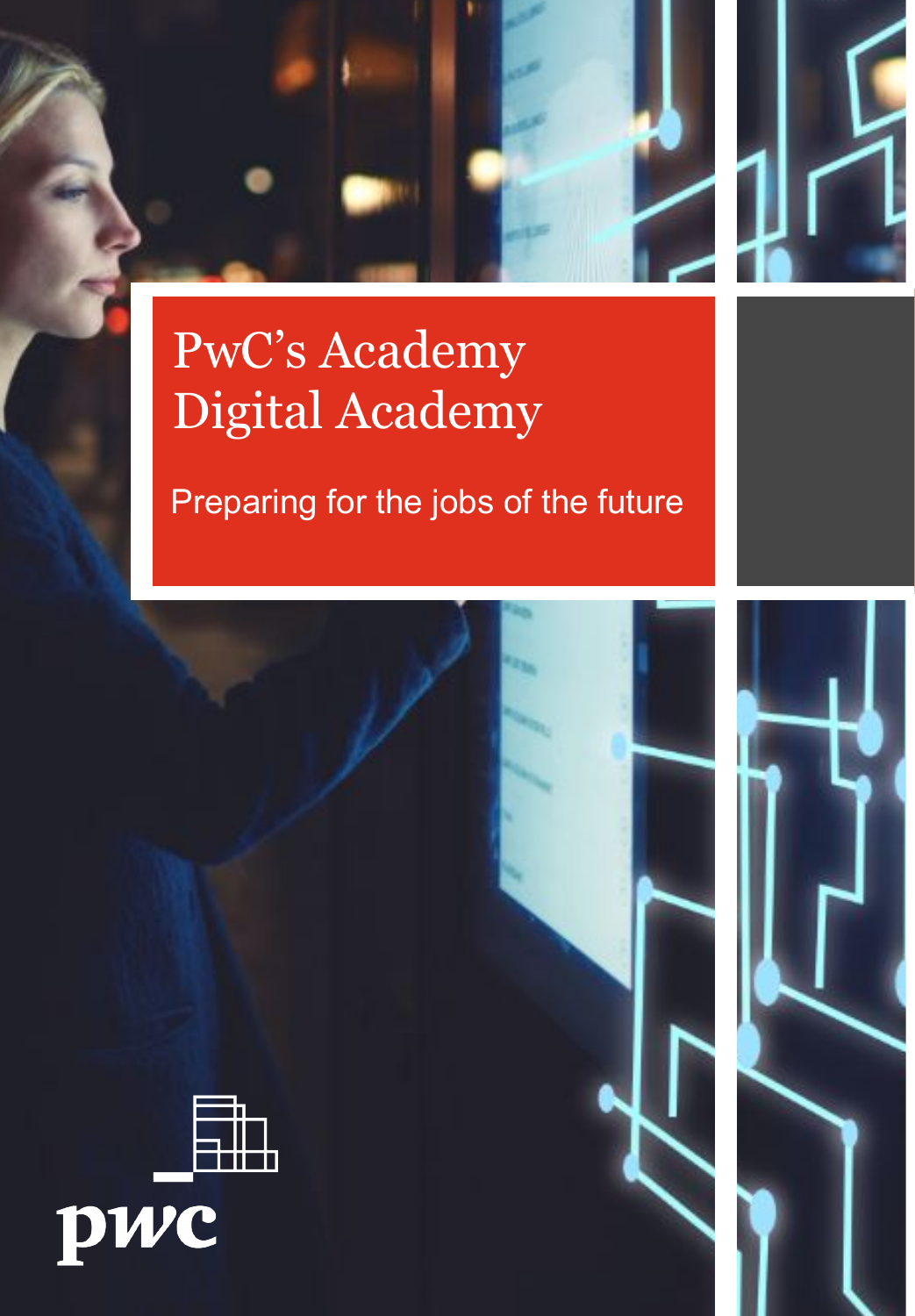For any organisation to successfully undergo a digital transformation, business and technology leaders must understand the importance of the elements of digital transformation, their uses and the opportunities and risks associated with them.

According to a PwC survey, **46%** organisations aim to Implement upskilling and continual learning initiatives that include AI.

Our diverse range of qualifications and short courses address the knowledge and skills gap of our clients and train their workforce to drive their digital transformation journey. Designed by PwC's digital and education experts with decades of industry experience from across PwC's network, and accredited by Certnexus, these courses incorporate global best practices and are designed to suit the preferred learning styles of our clients.



Awarded

Most innovative ATP of the year **By Certnexus** 



**Most Innovative ATP of The Year PwC Middle East Academy**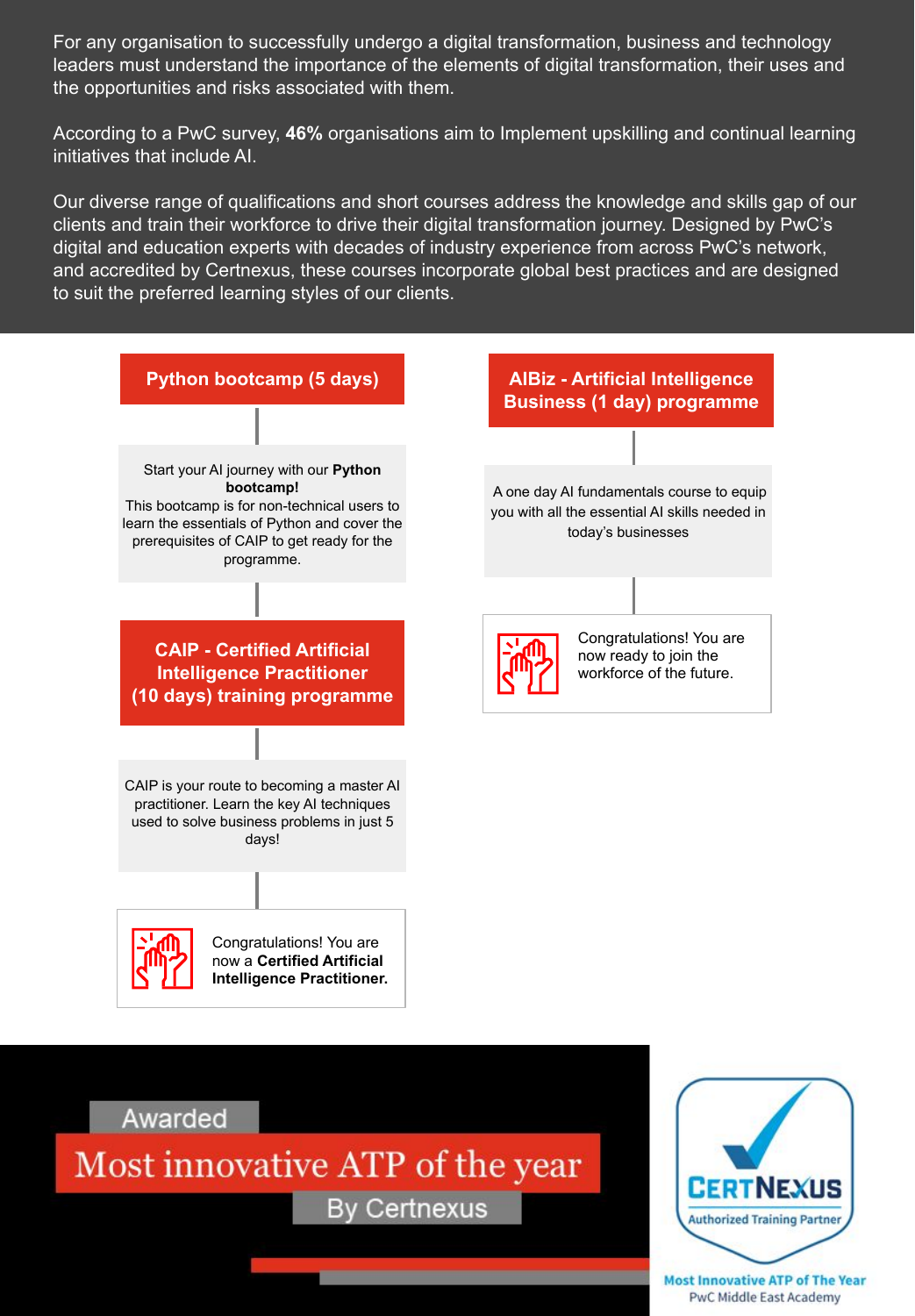# Certified Artificial Intelligence Practitioner (CAIP) training programme

**Starting from USD 1,550**





Artificial intelligence (AI) and machine learning (ML) have become an essential part of the toolset for many organisations. When used effectively, these tools provide actionable insights that drive critical decisions and enable organisations to create exciting, new, and innovative products and services. This course will show participants how to apply various approaches and algorithms to solve business problems through AI and ML, follow a methodical workflow to develop sound solutions, use open source, off-the-shelf tools to develop, test, and deploy those solutions, and ensure that they protect the privacy of users.

### Key outcomes Who is it for?

In this course, participants will implement AI techniques in order to solve business problems. In just 5 days, participants will be able to:

- Specify a general approach to solve a given business problem that uses applied AI and ML
- Collect and refine a dataset to prepare it for training and testing
- Train and tune a machine learning model
- Finalise a machine learning model and present the results to the appropriate audience
- Build linear regression models
- Build classification and clustering models
- Build decision trees and random forests
- Build support-vector machines (SVMs) and artificial neural networks (ANNs)

3

• Promote data privacy and ethical practices within AI and ML projects

This course is designed for practitioners who are seeking to demonstrate a vendor-neutral, cross-industry skill set within AI and with a focus on ML that will enable them to design and implement an AI solution. It is suitable for student programmers looking to develop additional skills to apply machine learning algorithms to business problems, or a data analyst who already has strong skills in applying math and statistics to business problems, but is looking to develop technology skills related to machine learning.

## **Certification**

By the end of this course, participants will sit for the CAIP exam. Upon the successful completion of the exam, participants will be awarded with the Certified Artificial Intelligence Practitioner Certificate by CertNexus.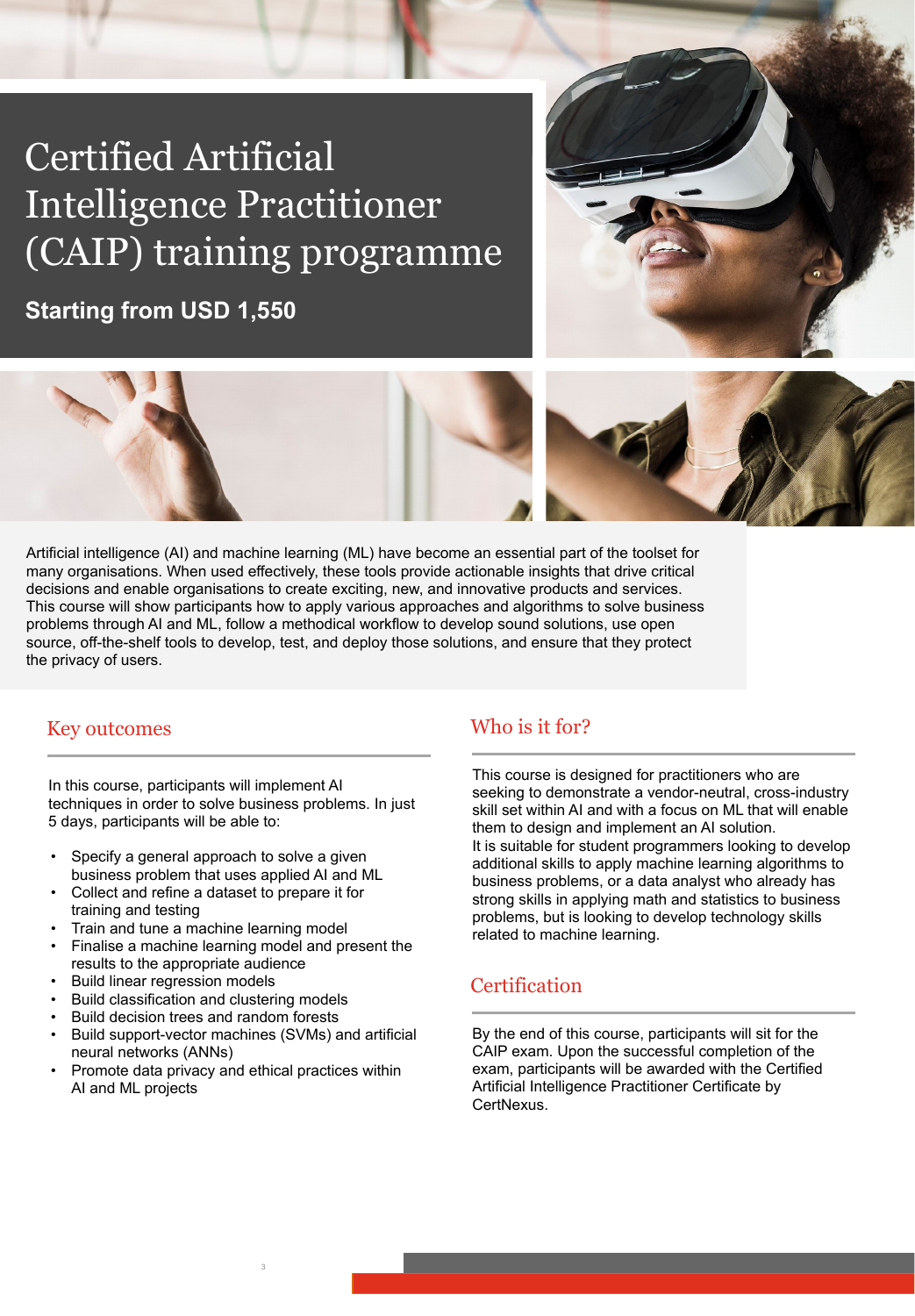## Course outline

| Solving business problems using AI and ML                             | <b>Building classification models</b>              |
|-----------------------------------------------------------------------|----------------------------------------------------|
| Topic A: Identify AI and ML solutions for business problems           | Topic A: Train binary classification models        |
| Topic C: Formulate a machine learning problem                         | Topic B: Train multi-class classification models   |
| Topic D: Select appropriate tools                                     | Topic C: Evaluate classification models            |
| <b>Collecting and refining the dataset</b>                            | Topic D: Tune classification models                |
| Topic A: Collect the dataset                                          | <b>Building clustering models</b>                  |
| Topic B: Analyze the dataset to gain insights                         | Topic A: Build k-means clustering models           |
| Topic C: Use visualizations to analyse data topic                     | Topic B: Build hierarchical clustering models      |
| D: Prepare data                                                       | <b>Building advanced models</b>                    |
| Setting up and training a model                                       | Topic A: Build decision tree models                |
| Topic A: Set up a machine learning model                              | Topic B: Build random forest models                |
| Topic B: Train the model                                              | <b>Building support-vector machines</b>            |
| <b>Finalising a model</b>                                             | Topic A: Build SVM models for classification       |
| Topic A: Translate results into business actions                      | Topic B: Build SVM models for regression           |
| Topic B: Incorporate a model into a long-term business<br>solution    | <b>Building artificial neural networks</b>         |
| <b>Building linear regression models</b>                              | Topic A: Build multi-layer perceptrons (MLP)       |
| Topic A: Build a regression model using linear algebra                | Topic B: Build convolutional neural networks (CNN) |
| Topic B: Build a regularised regression model using linear<br>algebra | Topic C: Build recurrent neural networks (RNN)     |
|                                                                       | Promoting data privacy and ethical practices       |
| Topic C: Build an iterative linear regression model                   | Topic A: Protect data privacy                      |
|                                                                       | Topic B: Promote ethical practices                 |

Topic C: Establish data privacy and ethics policies

<u> 1989 - Andrew Marie Barnett, amerikansk politik (d. 1989)</u>

|                         | Package 1<br><b>USD 1550</b> | Package 2<br><b>USD 1650</b> | Package 3<br><b>USD 1700</b> |
|-------------------------|------------------------------|------------------------------|------------------------------|
| Exam voucher            |                              |                              |                              |
| Study book              |                              |                              |                              |
| Course material         | X                            |                              |                              |
| Online Python exercises |                              |                              |                              |
| Python files            |                              |                              |                              |
|                         |                              |                              |                              |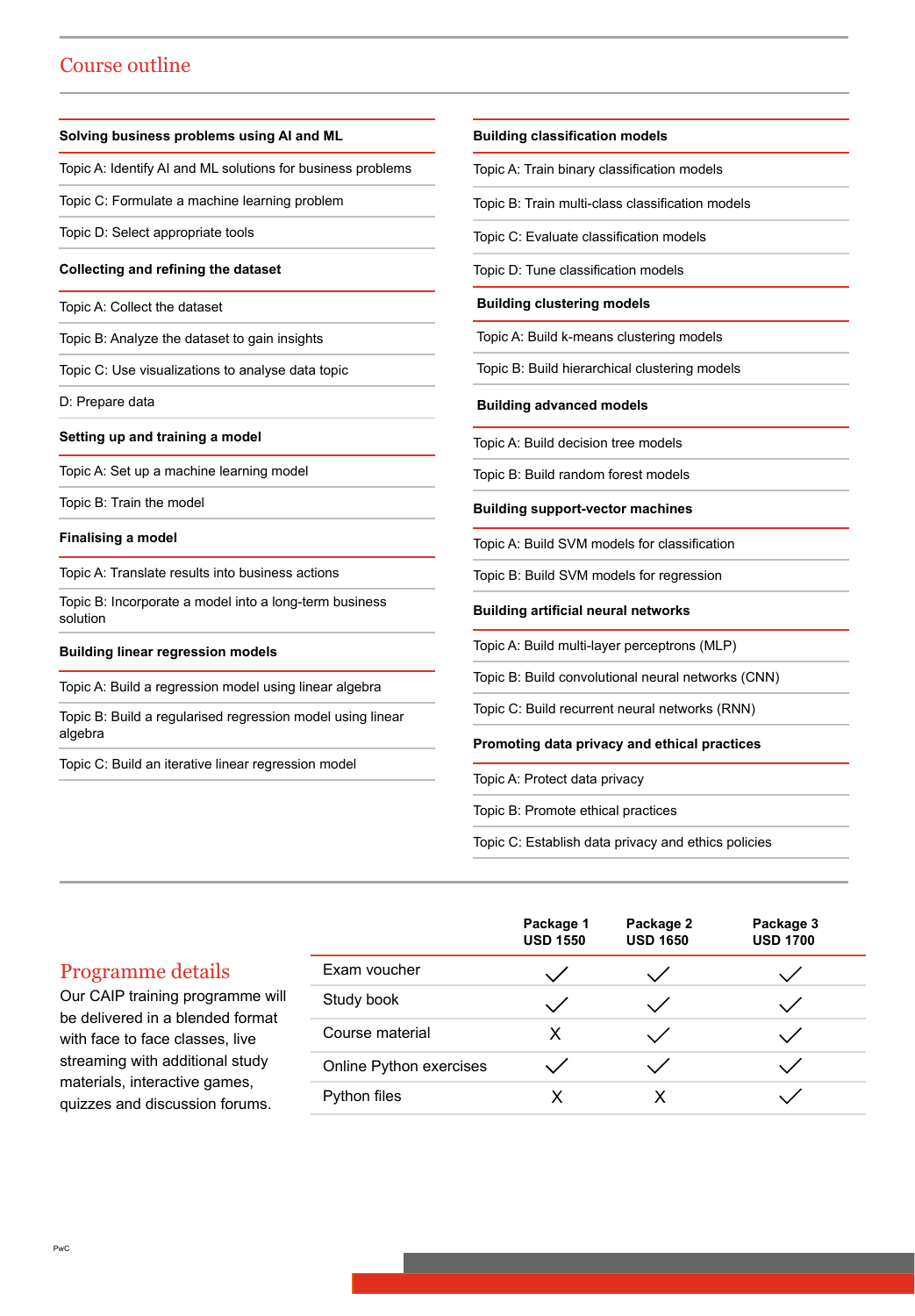# Python bootcamp

# **USD 550**





Python has been around for decades, but it's still one of the most versatile and popular programming languages out there. Whether you're relatively new to programming or have been developing software for years, Python is an excellent language to add to your skill set. In this course, participants will learn the fundamentals of programming in Python and develop applications to demonstrate a grasp of the language.

## Learning outcomes

In this course, participants will develop simple command-line programs in Python and will:

- Set up Python and develop a simple application
- Declare and perform operations on simple data types, including strings, numbers, and dates
- Declare and perform operations on data structures, including lists, ranges, tuples, dictionaries, and sets
- Write conditional statements and loops.
- Define and use functions, classes, and modules

5

- Manage files and directories through code
- Deal with exceptions

### **This course also covers the requirements to start the Certified AI Practitioner programme.**

## Programme outline

| <b>Python basics</b>                                | Numpy & Pandas: Data analysis with Python            |  |
|-----------------------------------------------------|------------------------------------------------------|--|
| String and list operations                          | Loading data                                         |  |
| Data structure                                      | Cleaning data                                        |  |
| Data types                                          | Feature engineering                                  |  |
| <b>Fundamentals of statistics for data analysis</b> | Matplotlib & Seaborn: Data visualisation with Python |  |
| Descriptive analysis                                | Creating visuals using matplotlib                    |  |
| Correlation vs Causation                            | Visual analytics                                     |  |
| Outlier detection                                   | Scatter plot, histogram, box plot                    |  |
| <b>Basic programming with Python</b>                | Scikit-learn: Machine Learning with Python           |  |
| Conditional loops                                   | Building a machine learning model                    |  |
| If statements                                       | Model hyperparameters                                |  |
| For statements                                      | Topic C: Establish data privacy and ethics policies  |  |
| While statements                                    |                                                      |  |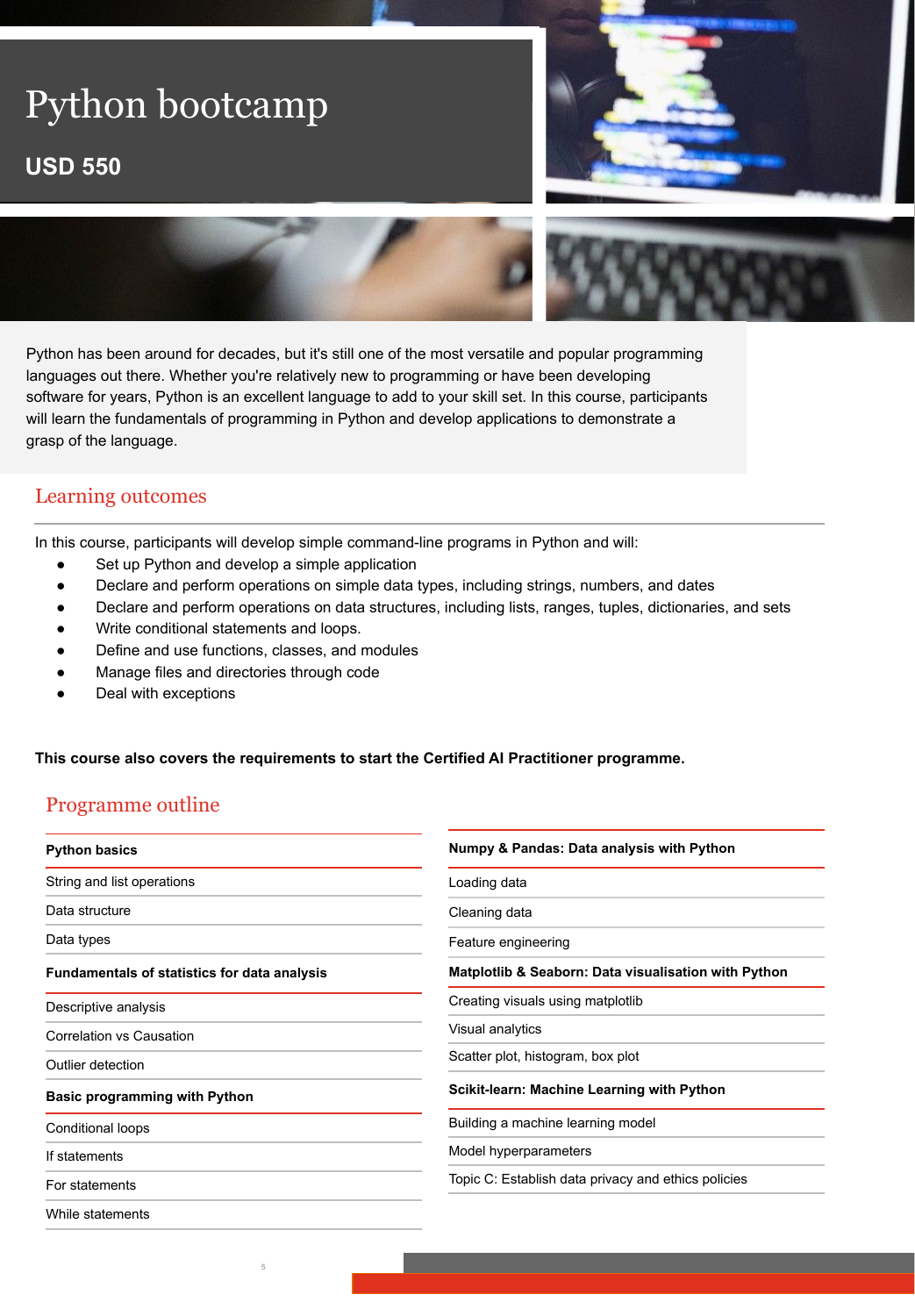# CertNexus Artificial Intelligence (AIBiz) training programme

# **USD 250**



Artificial Intelligence (AI) is not just another technology or process for businesses to consider – it's a disruptive force, one that promises to deliver an entirely new level of results for all aspects of business. It has transformed the way businesses function and has proven to be beneficial for the organisations in reducing operational costs, increasing efficiency, growing revenue and improving customer experience. To thrive in this transforming business landscape, it is vital to harness the power of AI. The AIBiz course is streamlined to enable business decision makers to drive informed decision for their AI strategy.

In this course, participants will understand the fundamentals of AI in business using real-life business cases. In just 1 day, participants will be able to:

- Learn AI concepts
- Derive approaches for Machine Learning and Deep Learning

6

- Understand the fundamentals of AI implementation
- Understand the impact of AI

### Key outcomes Who is it for?

This course is primarily designed for managers, business leaders, and other decision makers who are interested in growing the business by leveraging the power of AI. Other individuals who wish to explore basic AI concepts are also candidates for this course.

## **Certification**

By the end of this course, participants will sit for the AIBiz exam. Upon the successful completion of the exam, participants will receive the micro credential AIBiz, by CertNexus.

## Programme outline

| Al fundamentals                                  | The impact of Al          |
|--------------------------------------------------|---------------------------|
| AI concepts                                      | Benefits of AI            |
| Approaches to Machine Learning and Deep Learning | Challenges of Al          |
| Al implementation                                | Business use cases for AI |
| Data Science                                     |                           |
| Search Engines                                   |                           |
| Natural Language Processions                     |                           |
| <b>Computer Vision</b>                           |                           |
| <b>Robotics</b>                                  |                           |
|                                                  |                           |